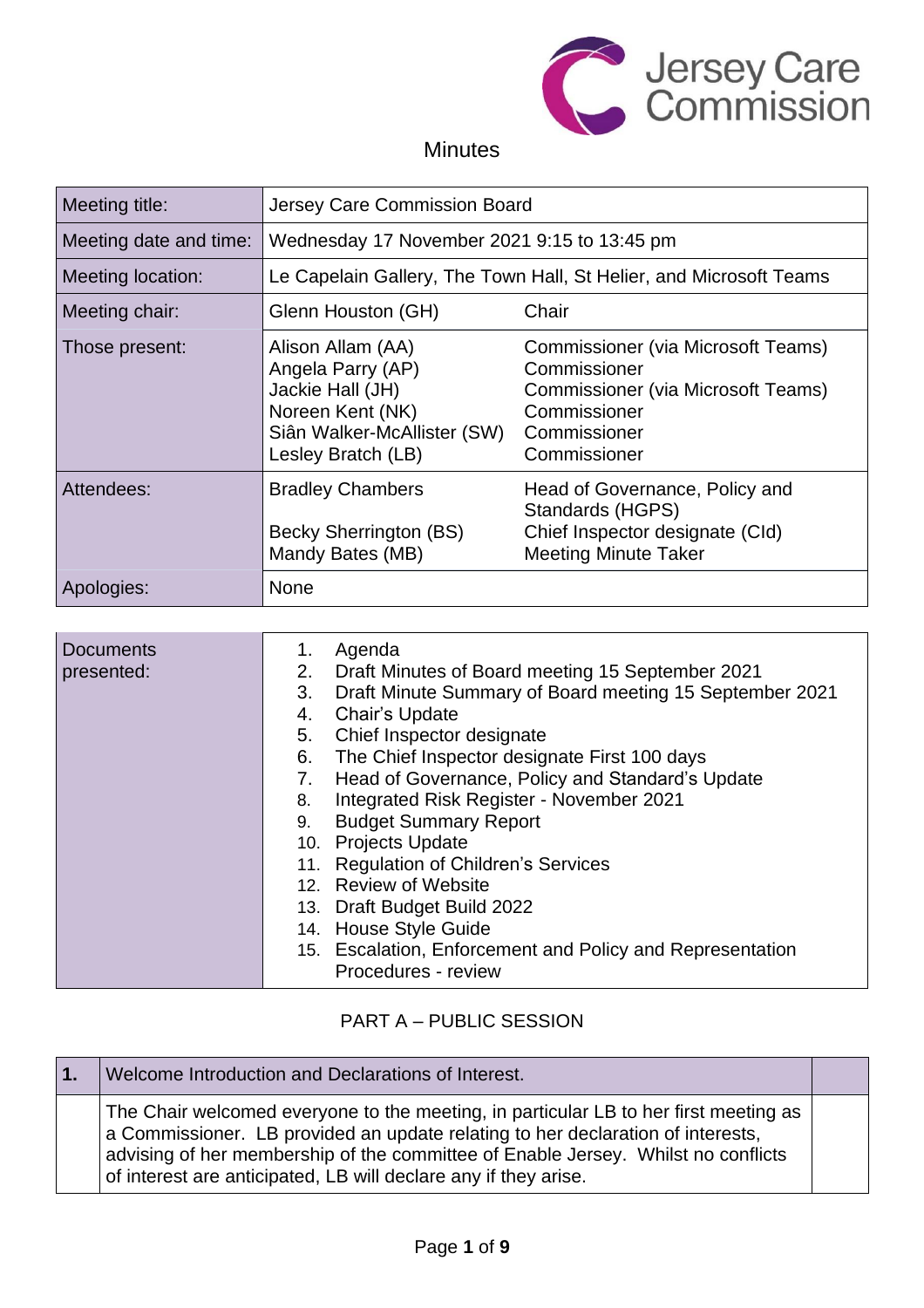|    | The Chair thanked HGPS for his work regarding the office move and advised that he<br>had attended a meeting at the new premises and noted that although there are some<br>issues to be resolved with the Landlord, the new office premises are satisfactory. |  |
|----|--------------------------------------------------------------------------------------------------------------------------------------------------------------------------------------------------------------------------------------------------------------|--|
| 2. | Minutes of last meeting and Matters Arising                                                                                                                                                                                                                  |  |
|    | The minutes of the meeting of 15 September (document 2) were agreed as an<br>accurate record, with minor typographical matters resolved.                                                                                                                     |  |
|    | SW proposed, and NK seconded the minutes.                                                                                                                                                                                                                    |  |

Commissioners reviewed the action points arising from the previous Board meeting:

- Action P1 is ongoing and will be followed up with the Chief Nurse.
- Action P2 is ongoing as the Commission has been advised that changing email addresses is more complicated than was first envisaged
- Actions P3, P4, P7 and P8 to be closed and the Forward Look to be updated where relevant.
- Action P5 to be closed as a representation has been made and a panel formed since the last meeting.
- Action P6 (new action P3) is ongoing, the draft Standards to be shared with LB, and uploaded to Egress. Commissioners are asked to review and send any suggested changes to HGPS.

Commissioners agreed that the Minute Summary (document 3) was an accurate reflection, with no amendments:

SW proposed, and AP seconded the minute summary.

| 3. | Chair's Report                                                                                                                                                                                                                                                                                                                                                                                                                                                                                                                                                                                        |  |
|----|-------------------------------------------------------------------------------------------------------------------------------------------------------------------------------------------------------------------------------------------------------------------------------------------------------------------------------------------------------------------------------------------------------------------------------------------------------------------------------------------------------------------------------------------------------------------------------------------------------|--|
|    | The Chair presented an Update (document 4) and highlighted that:                                                                                                                                                                                                                                                                                                                                                                                                                                                                                                                                      |  |
|    | • The recruitment of the Chief Inspector (CI) is concluded, and BS has been<br>appointed.<br>• Recruitment of a Commissioner is concluded, and LB was appointed to the<br>Board by Deputy John Young on 1 October.<br>• GH had attended weekly Team Meetings in the absence of a CI, and this has<br>provided a useful opportunity to gain a fuller understanding of a range of<br>operational matters. BS will attend these meetings from December onwards.<br>Commissioners have assisted in quality-assuring draft inspection reports, and<br>it has been agreed this will continue until January. |  |
|    | GH thanked HGPS for supporting the team in the absence of a CI.<br>$\bullet$<br>The lease has been signed for the new office premises and the Team have<br>$\bullet$<br>moved in. There are some snagging issues to be resolved, but the suite of<br>offices is now suitable for meetings with external agencies/professionals and                                                                                                                                                                                                                                                                    |  |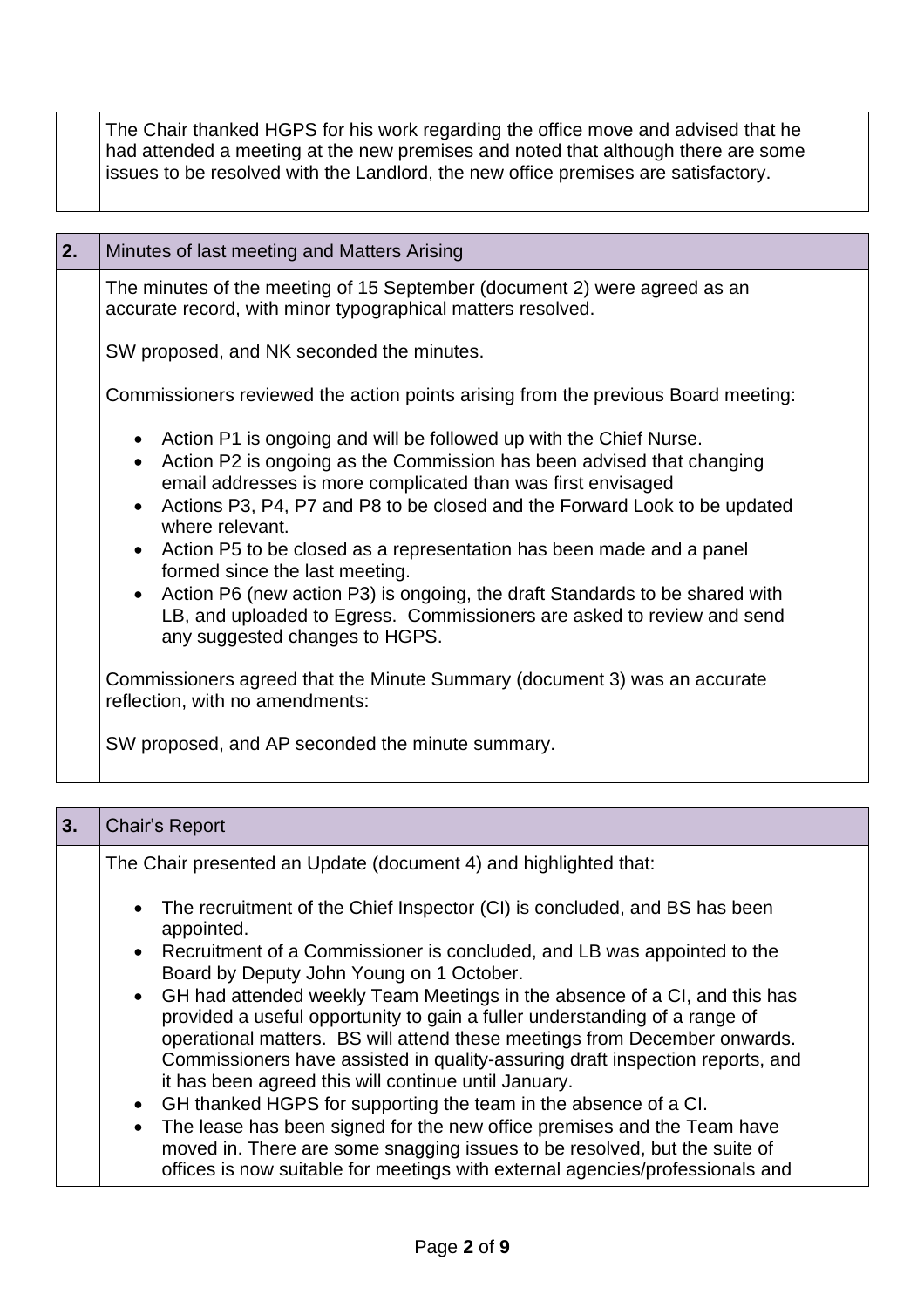| members of the public. SW expressed thanks to everyone who assisted with<br>the move.<br>The Citizens' Jury has issued a report in favour of medically assisted dying,<br>$\bullet$<br>and the States Assembly will debate whether in principle the States of Jersey<br>should introduce legislation to amend the law to make medically assisted<br>dying available. If the proposition is agreed, the Commission is likely to have<br>a role in the regulation of assisted dying and would need to be consulted on<br>any associated amendment to the Regulation of Care Jersey Law.<br>• GH advised that he had met with representatives of SPPP on 16 Nov and that<br>a minute of that meeting will issue, once agreed.<br>GH referred to an exchange of correspondence with the Children's<br>$\bullet$<br>Commissioner regarding residential services in Jersey for children and young<br>people who are Looked After.<br>An independent review of fees levied by both the Commission, and by other<br>$\bullet$<br>arms-length organisations, has been completed by Contact Consulting<br>(Oxford) Ltd. and the Commission awaits a final report. It is likely that<br>although the report will recommend changes, the proximity to year end makes<br>it unlikely that any amendments will be introduced prior to 2023.<br>Consequently, it is likely that an inflationary increase of 2.5% will be applied to<br>fees for 2022. |  |
|----------------------------------------------------------------------------------------------------------------------------------------------------------------------------------------------------------------------------------------------------------------------------------------------------------------------------------------------------------------------------------------------------------------------------------------------------------------------------------------------------------------------------------------------------------------------------------------------------------------------------------------------------------------------------------------------------------------------------------------------------------------------------------------------------------------------------------------------------------------------------------------------------------------------------------------------------------------------------------------------------------------------------------------------------------------------------------------------------------------------------------------------------------------------------------------------------------------------------------------------------------------------------------------------------------------------------------------------------------------------------------------------------------------------------------------|--|
| The dates for the Board meetings in 2022 have been circulated. All<br>$\bullet$                                                                                                                                                                                                                                                                                                                                                                                                                                                                                                                                                                                                                                                                                                                                                                                                                                                                                                                                                                                                                                                                                                                                                                                                                                                                                                                                                        |  |
| Commissioners agreed the dates.                                                                                                                                                                                                                                                                                                                                                                                                                                                                                                                                                                                                                                                                                                                                                                                                                                                                                                                                                                                                                                                                                                                                                                                                                                                                                                                                                                                                        |  |

| 4. | Chief Inspector designate (CId) Introduction                                                                                                                                                                                                                                                                                                                                                                                                                                                                                                                   |  |
|----|----------------------------------------------------------------------------------------------------------------------------------------------------------------------------------------------------------------------------------------------------------------------------------------------------------------------------------------------------------------------------------------------------------------------------------------------------------------------------------------------------------------------------------------------------------------|--|
|    | The Chair advised that information about the appointment of Cld had now been<br>added to the Commission's website and the Board welcomed BS to her new role.                                                                                                                                                                                                                                                                                                                                                                                                   |  |
|    | Cld shared a plan for her first 100 days (Document 6). BS advised her immediate<br>focus will be in spending time with the Team, gaining a fuller understanding of the<br>sector, and ensuring that relationships are forged with key stakeholders. BS will<br>identify immediate priorities and specific risks. The knowledge gained in the first 30<br>days will inform the remaining 70, as she will formulate the Business Plan for 2022,<br>and, utilising Gantt charts, will establish the appropriate pace for the Commission's<br>strategic direction. |  |
|    | Cld advised that project management will form a key component of her delivery and a<br>project manager will work with the Commission for two days a week, to determine<br>requirements associated with specific areas of activity.                                                                                                                                                                                                                                                                                                                             |  |

| 5.  | Head of Governance, Policy and Standards (HGPS) update                                                                                                                                                                                                                            |  |
|-----|-----------------------------------------------------------------------------------------------------------------------------------------------------------------------------------------------------------------------------------------------------------------------------------|--|
| 5.1 | HGPS presented an Update (Document 7) and highlighted that:                                                                                                                                                                                                                       |  |
|     | • He has attended several meetings with representatives from other arms-<br>length bodies, including the bi-monthly Regulators' Forum. The Chair advised<br>that if a UK forum for health and social care regulatory bodies exists it would<br>be appropriate to seek membership. |  |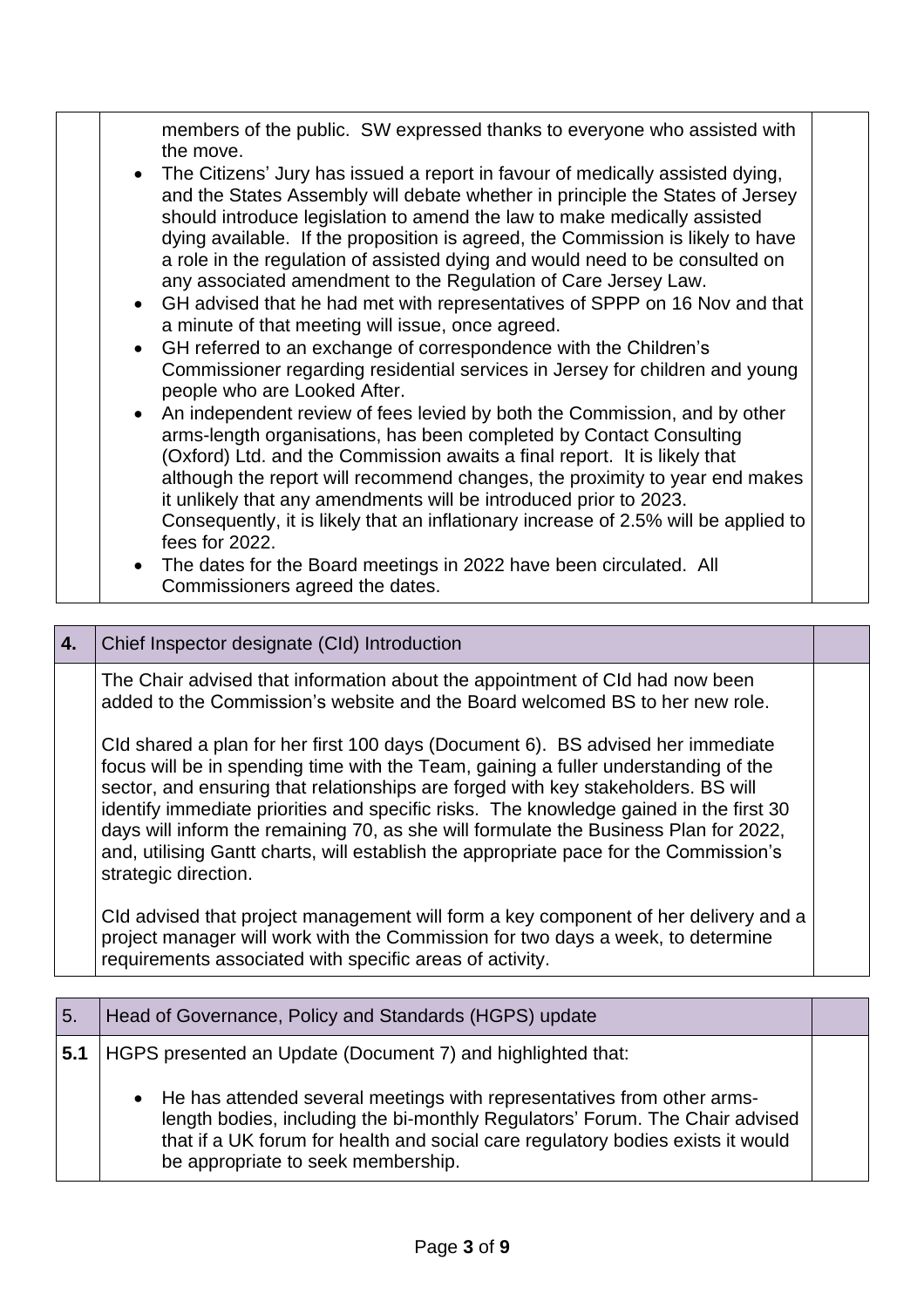- The schedule of regulatory activity is progressing, and all inspections are due to be completed by year end. SW asked if quality assuring of inspection reports by Commissioners has resulted in any concerns relating to consistency. HGPS advised that this is not the case. ROs have welcomed the input. HGPS is receiving completed questionnaires relating to the experience of service providers and managers relating to inspections. It was agreed that an overview of these responses be provided to the Board in February.
	- An Improvement Notice has been served, and this has been recorded on the Commission's website.
	- A total 999 health care professionals and 13 dental care professionals have, so far, been renewed for 2022.

### **5.2** *Integrated Risk Register*

HGPS presented the Risk Register (Document 8), and it was agreed that risk number seven, the move to new office accommodation, can be closed.

It was agreed that if a risk does not change profile after control measures are implemented, then this would indicate that alternative controls are needed. There is a need to identify and track progress in the management of all extant risks. HGPS will review the residual ratings to ensure they properly reflect the controls which have been implemented.

#### **5.3** *Budget Summary*

HGPS introduced the Budget Summary up to and including October (Document 9), produced by Michael Le Guillou, Treasury, and advised that since the production of the report, some figures need to be updated. The costs associated with the use of a recruitment agency to co-ordinate the CI recruitment campaign, the employment of a temporary administrator and the first month's rental of the new offices in Capital House means that an in-year deficit is predicted of between £56k and £65k. The Department for Strategic Policy, and Treasury have been notified of these additional lines of expenditure and have confirmed that underspends across other services will be available to partly offset the deficit.

It was noted that reverse bracketing appears in the budget report and required amendment.

HGPS will request, from Treasury, that the Commission receives final figures relating to 2021, by the middle of January 2022 and will address with MLeG the anomaly in the use of brackets.

The budget for 2022 cannot yet be determined with accuracy, as the amount of income the Commission will receive from the Government of Jersey is not known. There will be additional costs associated with the introduction of new areas of regulatory activity in 2022 and the full year recurring effect of the rental charges. The Commission is also aware that they may receive a request to investigate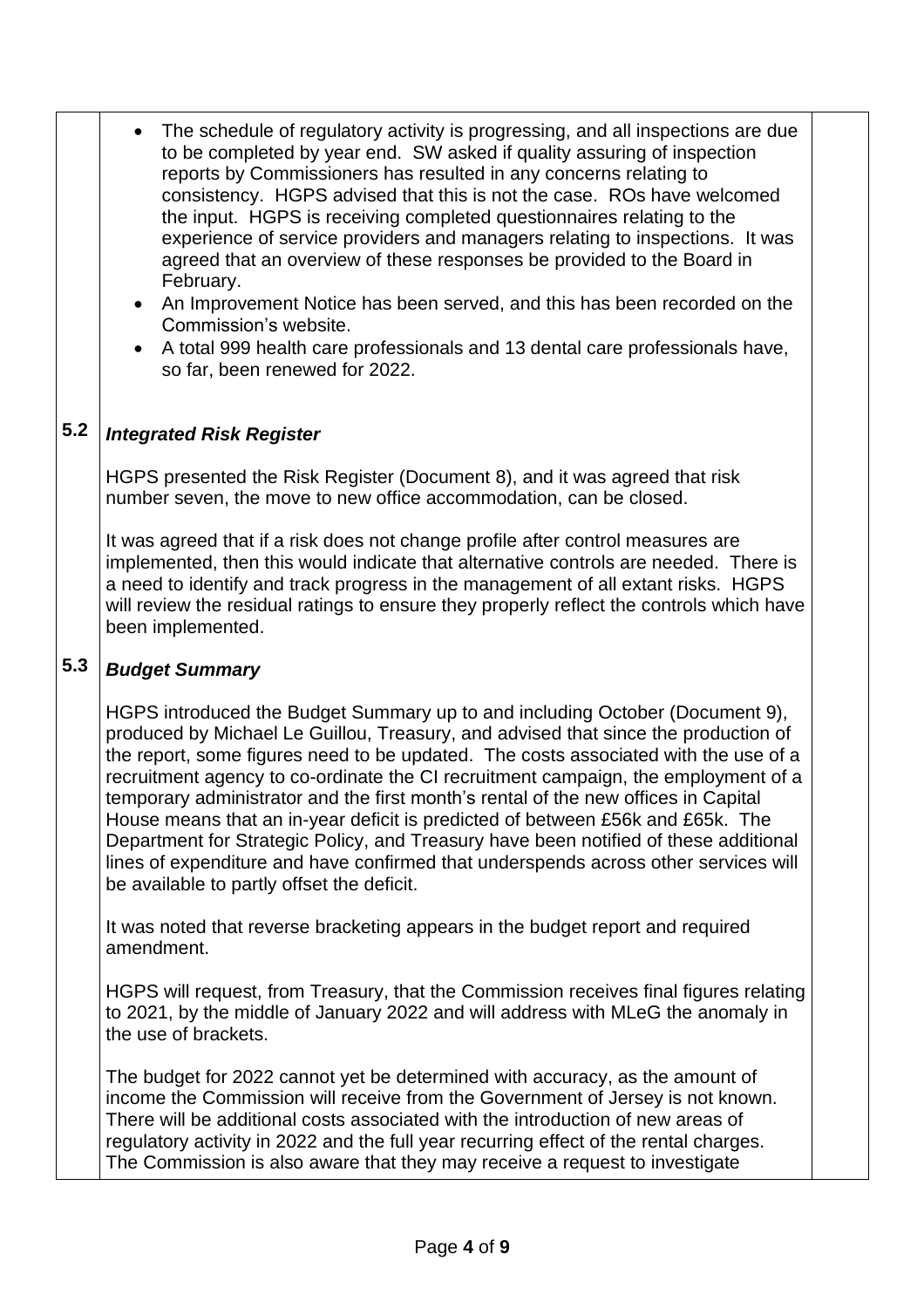domiciliary care provision, following a debate in the States Assembly, which will impact the budget.

GH asked that MLeG be invited to the February meeting of the Board.

### **5.4** *Projects Update*

HGPS presented his projects update (Document 10).

## Medical Practitioners Cleanse

HGPS advised that the medical practitioner cleanse is proceeding, despite several initial setbacks. The project is on course to be completed by the end of Q1 2022. The Commission has corresponded with each registrant to advise of the need to provide accurate and current information. To date, 61 people have been removed from the register at their own request. There were also requests to remain on the register, and these registrants have each received a renewal form which are being processed as they are received.

Most registrants have not yet submitted a response and will need to be sent reminders to inform them of the need to submit updated information. Ultimately, if no new information is submitted, the registrants will be removed from the register.

Members proposed that the Chief Medical Officer and the Director General with responsibility for the acute hospital and for community health services be notified of the Commission's intentions and be asked to encourage doctors in the medical workforce to engage in the renewal process.

### Office Accommodation

HGPS advised that the move to a new office is complete, and the project is concluded. Commissioners agreed this project can be stood down and thanked HGPS for his significant efforts in finding suitable premises and in securing a favourable lease.

### New Regulations

HGPS advised that ten new areas of regulatory activity will be introduced in 2022 and that draft Standards need to be devised relating to each. So far, five sets of Standards are completed in draft form and there are plans in place relating to a further two.

It was agreed that a plan is needed in respect of the Standards for residential family centres; care services in special schools; and independent monitoring and review of children's safeguarding arrangements.

GH advised that he BS and BC had met with Mark Owers (MO), Director of Safeguarding and Care, Department for Children, Young People, Education and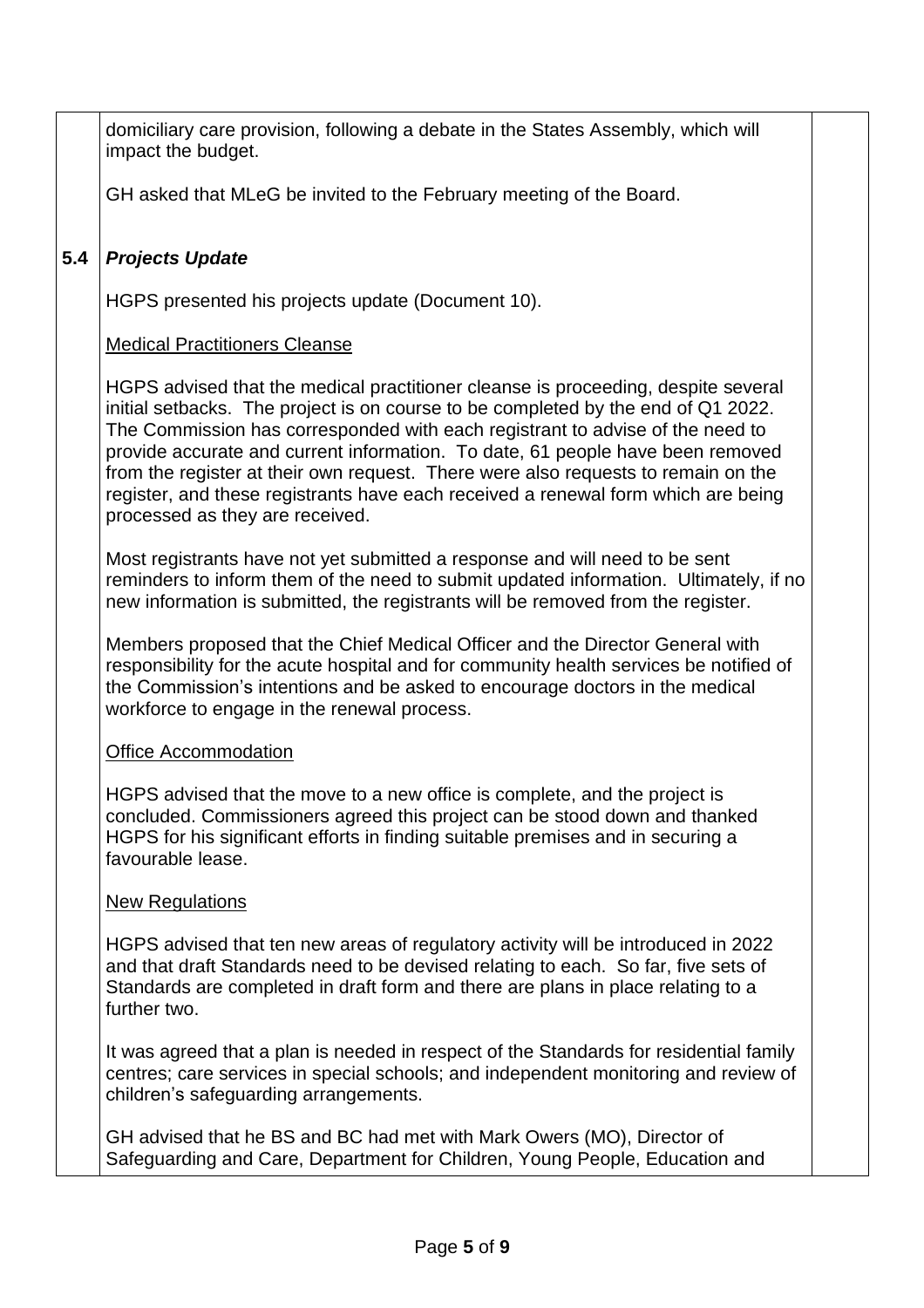Skills (CYPES), and Susan Devlin (SD), Group Director - Children's Services, CYPES. The current Director General of CYPES, Mark Rogers, is due to leave Jersey and will be replaced by Rob Sainsbury (RS), on an interim basis until a permanent replacement is found. An update was provided in respect of both the development of Standards and the plans for the regulation of the new areas of regulatory activity.

Commissioners noted the benefit of the previous joint working with Ofsted in 2018 and 2019 in respect of inspections of children's social work services and the Board discussed whether Ofsted or any other external agencies or independent experts may be able to assist in the development of the Standards and with plans for inspections of services new to regulation.

It was agreed that the matter needs to be added to the Risk Register.

The Chair proposed that separate steering groups be convened, with Commissioner participation, to oversee each live project and that meetings take place via MS Teams on a monthly basis.

| 6. | Children's Services new to regulation and draft Standards                                                                                                                                                                                                                                                                                                                                                                                                                                                                                                                                                                                                                                                                                                                                                                                                                                                         |  |
|----|-------------------------------------------------------------------------------------------------------------------------------------------------------------------------------------------------------------------------------------------------------------------------------------------------------------------------------------------------------------------------------------------------------------------------------------------------------------------------------------------------------------------------------------------------------------------------------------------------------------------------------------------------------------------------------------------------------------------------------------------------------------------------------------------------------------------------------------------------------------------------------------------------------------------|--|
|    | HGPS presented a summary of developments pertaining to the introduction of new<br>Regulations (Document 11).                                                                                                                                                                                                                                                                                                                                                                                                                                                                                                                                                                                                                                                                                                                                                                                                      |  |
|    | The Chair outlined four phases of regulating the new activities:                                                                                                                                                                                                                                                                                                                                                                                                                                                                                                                                                                                                                                                                                                                                                                                                                                                  |  |
|    | • Phase One: Introduction of the new Regulations. The consultation process is<br>complete, and a report will be issued by the policy lead. The Commission's<br>response was well-received. The new Regulations are likely to be enacted at<br>the end of Q1 2022.<br>Phase Two: Development of the Standards. This work has commenced and<br>$\bullet$<br>will continue into Q1 2022.<br>Phase Three: Registration of the activities which are new to regulation. It was<br>agreed that a workshop be arranged with the Registered Person and the<br>designated Registered Managers of these services.<br>Phase Four: Undertaking inspections of the newly regulated services. This is<br>anticipated to commence in Q4 2022. Initially, it is probable that the initial<br>focus will be on both social work services for children and young people, and<br>child and adolescent mental health services (CAMHS). |  |
|    | It was agreed that the seven steps and related timescales as listed in the paper be                                                                                                                                                                                                                                                                                                                                                                                                                                                                                                                                                                                                                                                                                                                                                                                                                               |  |
|    | accepted:                                                                                                                                                                                                                                                                                                                                                                                                                                                                                                                                                                                                                                                                                                                                                                                                                                                                                                         |  |
|    | 1.0<br>Completion of drafting of the five remaining sets of Standards (January -<br>February 2022, for sign off at March Board).                                                                                                                                                                                                                                                                                                                                                                                                                                                                                                                                                                                                                                                                                                                                                                                  |  |
|    | 2.0<br>Preparation for a focused consultation on the 10 sets of draft Standards<br>(phased between November 2021 and March 2022).                                                                                                                                                                                                                                                                                                                                                                                                                                                                                                                                                                                                                                                                                                                                                                                 |  |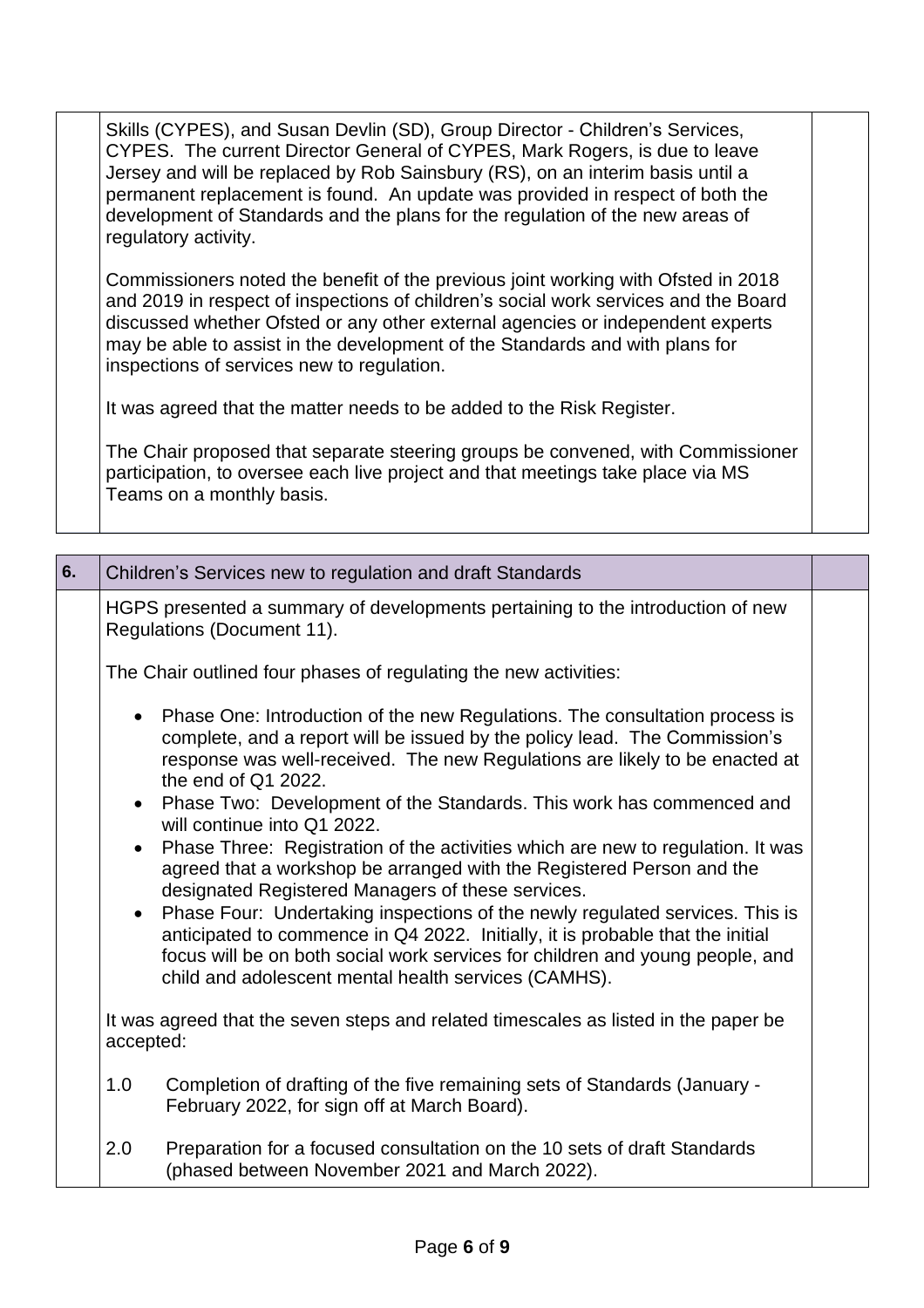| 3.0 | Preparations for registration of the Registered Person(s) and Registered<br>Managers for each of these new regulated activities, noting the current<br>Director General will be leaving Jersey in December (January - March 2022). |
|-----|------------------------------------------------------------------------------------------------------------------------------------------------------------------------------------------------------------------------------------|
| 4.0 | Pre-registration engagement with the Registered Person(s) and Responsible<br>Individual(s) regarding Statements of Purpose and other necessary<br>preparations for registration (February 2022 - June 2022).                       |
| 5.0 | Securing specialist off island expertise from other regulators and / or from<br>suitably qualified and experienced individuals to support a planned<br>programme of inspections in 2022 and beyond. (January – June 2022).         |
| 6.0 | Preparation of a realistic inspection programme and methodology for quarters<br>3 and 4 of 2022 and the whole of 2023 (January - March 2022).                                                                                      |
| 7.0 | Delivery of the first set of inspections of services new to regulation (July –<br>December 2022).                                                                                                                                  |
|     | The Chair requested that Francis Walker, (FW), Policy Principal, be invited to the<br>next Board meeting. The Forward Look to be amended.                                                                                          |

## **7.** Review of Website

HGPS presented a review of the website (Document 12). LB advised the Board of ways in which the website could be made more accessible for people with learning disabilities, including using Makaton symbols. A review of the project with costings will be required, and the Commission should obtain the views of service users and consider setting up a focus group. The Commission will consider translating some information into other languages, particularly the information relating to making a complaint.

Members noted some improvements can be completed internally, but others will need the expertise of the developer. A suggestion was made that a banner be placed on the home page to advise that the Commission is revising the website and would welcome any comments or suggestions.

It was agreed that this project should go on the Forward Look to enable it to be further reviewed, with associated plans and timescales.

| 8. | Draft Budget Build                                                                                                                                                                                                                             |  |
|----|------------------------------------------------------------------------------------------------------------------------------------------------------------------------------------------------------------------------------------------------|--|
|    | HGPS presented the Draft Budget Build (Document 13). He noted that the existing<br>Framework Agreement requires the Commission to submit this to the Department for<br>Strategic Policy, Planning and Performance (SPPP), annually.            |  |
|    | The document includes that the role of HGPS be reviewed as the remit has<br>expanded over time, and that one Regulation Officer post be enhanced and<br>upgraded, with a new title of Senior Regulation Officer. Additionally, three new roles |  |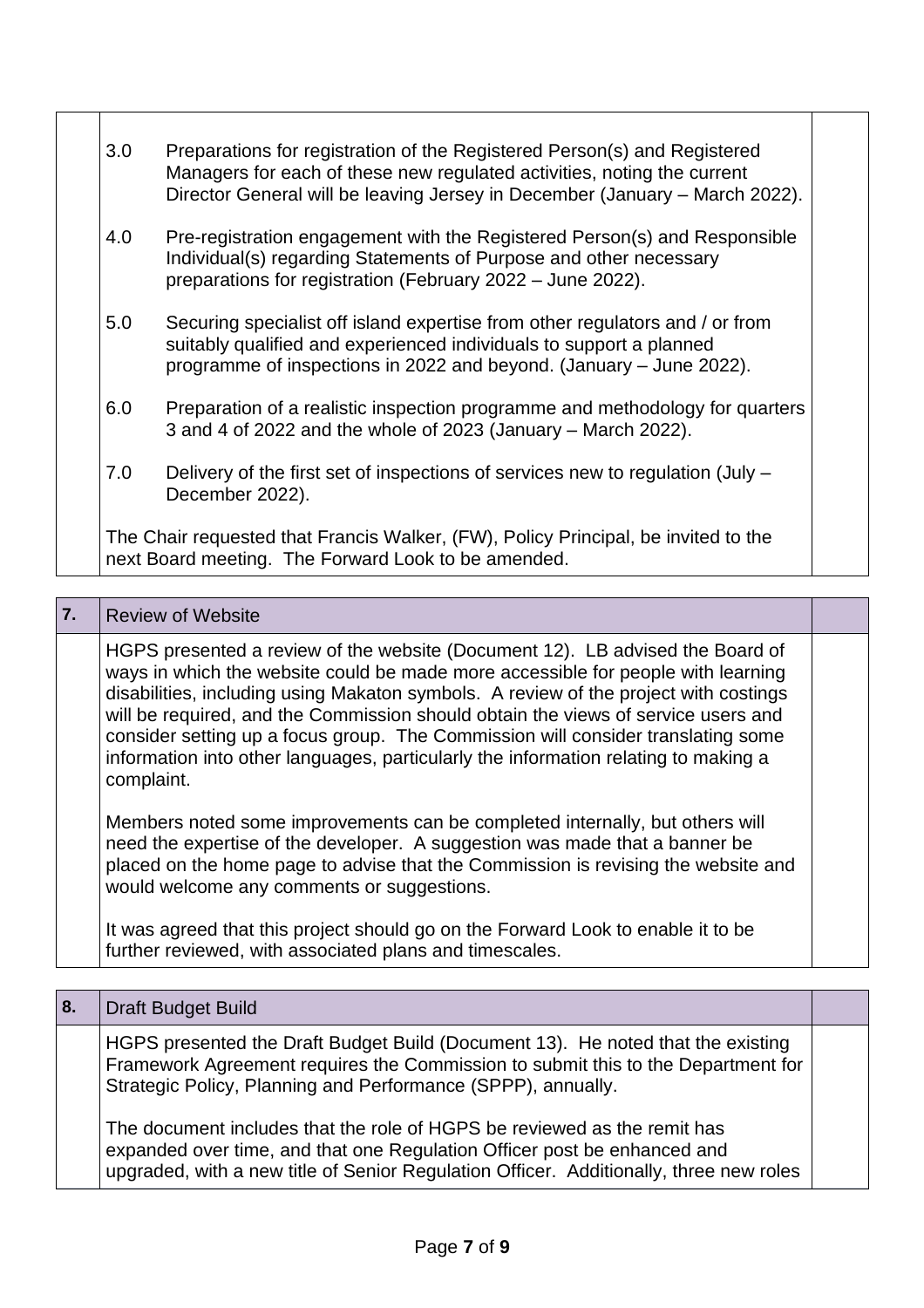are required: A Regulation Officer with responsibility for the regulation of adult services, a Project Manager, and an additional Administration Assistant.

It was agreed that CId will focus on determining the implication of each of the additional costs, will work with HGPS to do this and will report back to the Board in February.

| <b>9.</b> | House Style Guide Review                                                                                                                                                                                                                                                                                                                                       |  |
|-----------|----------------------------------------------------------------------------------------------------------------------------------------------------------------------------------------------------------------------------------------------------------------------------------------------------------------------------------------------------------------|--|
|           | HGPS presented the House Style Guide (Document 14) for review, and<br>Commissioners noted their appreciation of the work in devising the original<br>document. It was agreed, going forward, that some inspection reports should be in<br>an 'Easy Read' format and could include Makaton symbols for accessibility. The<br>Guide will be updated accordingly. |  |

|  | 10. | Escalation, Enforcement and Review Policy and Representation Procedures Review                                                                                                                                                                                                                                                                                                                                                                                                                                                                                                                                                          |  |
|--|-----|-----------------------------------------------------------------------------------------------------------------------------------------------------------------------------------------------------------------------------------------------------------------------------------------------------------------------------------------------------------------------------------------------------------------------------------------------------------------------------------------------------------------------------------------------------------------------------------------------------------------------------------------|--|
|  |     | HGPS presented a review of both the policy and the procedures (Document 15). He<br>identified a need to synchronise the definitions used in the Escalation, Enforcement<br>and Review Policy with the Representation Procedures. The time associated with<br>forming a Representation Panel has been increased due to the challenges<br>associated with the previous two-day deadline. The length of time provided to make<br>representations, ref. page 17 of the Policy, was queried and members agreed that<br>the '14 days' would be better expressed as either 10 working days, or two weeks.<br>This will be revised accordingly. |  |
|  |     | Commissioners asked that further advice be sought from the Law Officers<br>Department (LOD), to ensure that the policy and procedures comply with the Law,<br>the associated Regulations, and principles of natural justice (Action P4).                                                                                                                                                                                                                                                                                                                                                                                                |  |
|  |     | Commissioners asked that a workshop be convened on the role and purpose of a<br>Representations Panel and that some legal input be provided to the event.                                                                                                                                                                                                                                                                                                                                                                                                                                                                               |  |

| 11. | Forward Look and calendar of Board Meetings and Workshop 2022              |  |
|-----|----------------------------------------------------------------------------|--|
|     | No other business was raised. The public session was concluded.            |  |
|     | Dates of forthcoming Board Meetings in 2022:                               |  |
|     | 9 February<br>29 March<br>18 May<br>20 July<br>14 September<br>16 November |  |

# JERSEY CARE COMMISSION